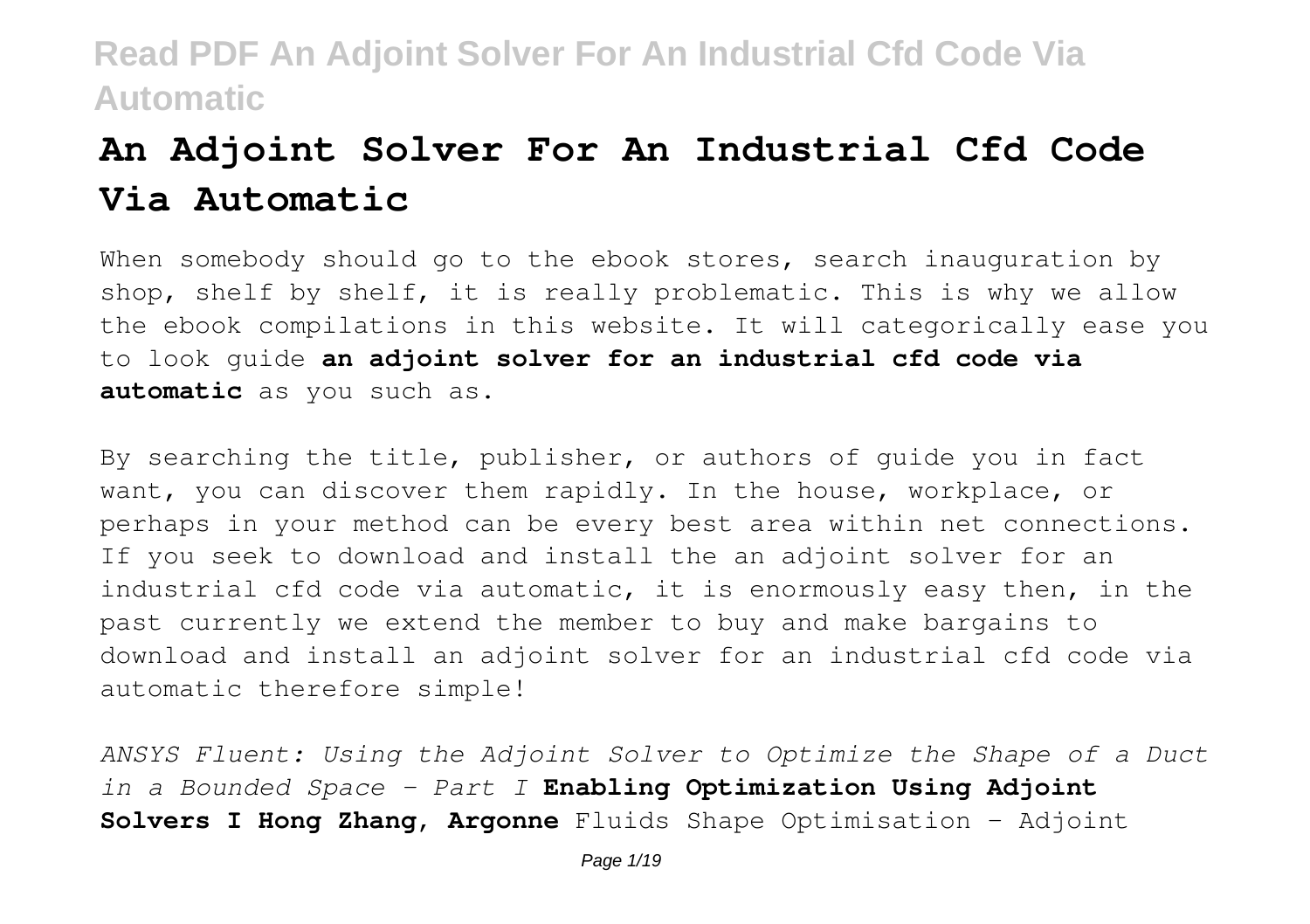Solver Fluent 2020R2 (60fps) Getting started: Ansys Fluent adjoint solver Airfoil optimization using ANSYS adjoint solver <del>Load Adjoint</del> Solver in Ansys Fluent Chapter IV - Part II - Inverse Design using Adjoint Flow Solver **Meet The Expert: Adjoint Solver** Optimizing airfoil using FLUENT Adjoint solver (3) Smart Shape Optimization with ANSYS Adjoint Solver How to: SMART Shape Optimization with ANSYS Adjoint Solver *Optimizing airfoil using FLUENT Adjoint solver (2) Applied Optimization - Sequential Quadratic Approximation* MIT Numerical Methods for PDEs Lecture 18: Adjoint Sensitivity Analysis of Linear Algebraic Systems MIT Numerical Methods for PDEs Lecture 18: Adjoint Sensitivity Analysis of Poisson's equation 0. Topology optimization: Introduction

FLUENT 3.2: Flow Solver Methods*How to do Optimization in ANSYS* Wing Shape Optimization for Drones and Light Aircraft Adjoints *Optimization with Ansys Workbench* **Optimization with Ansys CFD (Fluent 19.2)** *adjoint-based optimization* ANSYS for Structures: Smart Shape Optimization with ANSYS Adjoint Solver ANSYS Fluent: Using the Adjoint Solver to Optimize the Shape of a Duct in a Bounded Space - Part II Ansys Fluent Adjoint Solver for gas flow design optimization Optimizing airfoil using FLUENT Adjoint solver (1) Surface Optimization with Continuous AdjointShape optimisation using adjoint methods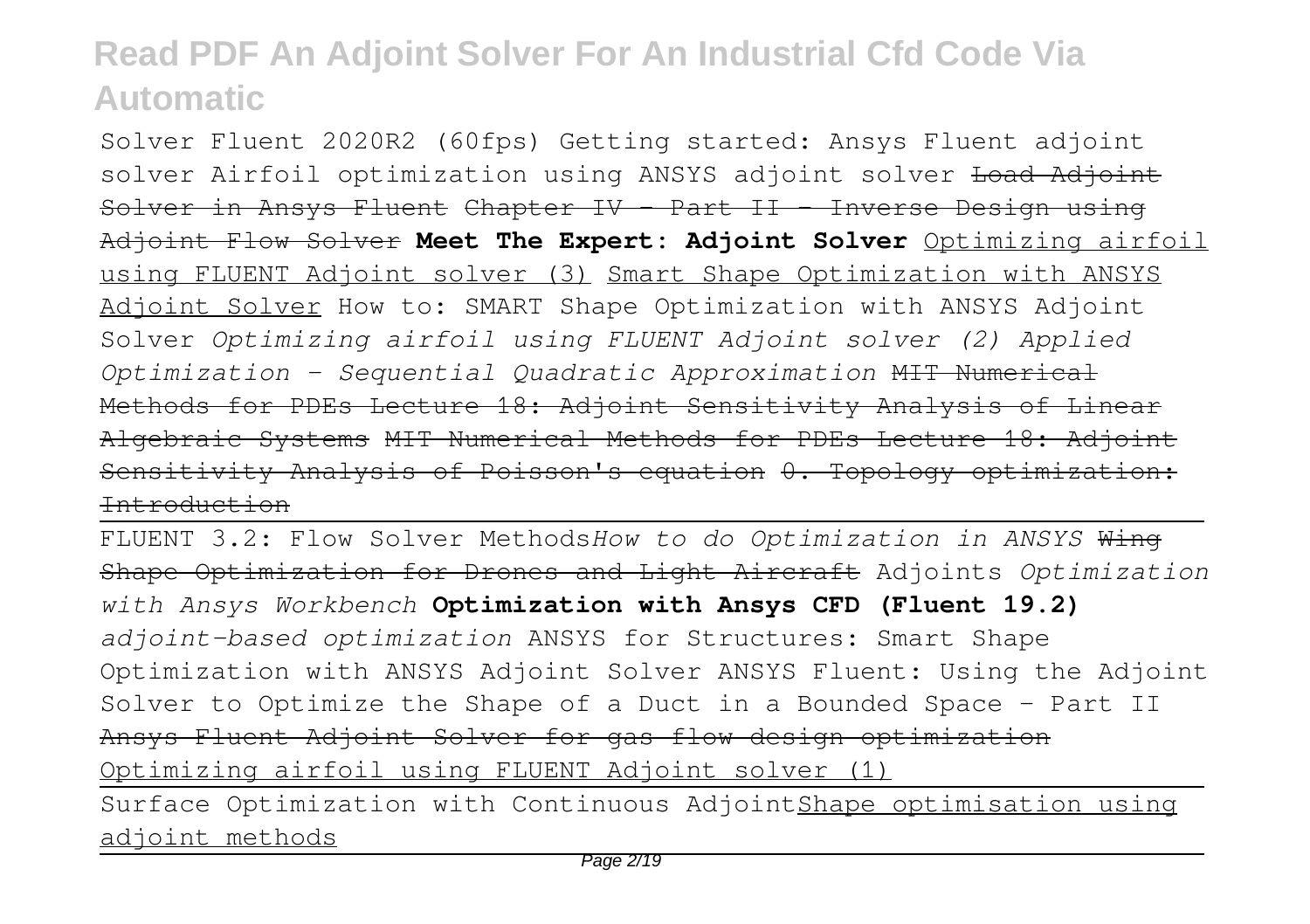CFD-CAA analysis and optimization methods with industrial application An Adjoint Solver For An Free Matrix Adjoint calculator - find Matrix Adjoint step-by-step This website uses cookies to ensure you get the best experience. By using this website, you agree to our Cookie Policy.

Matrix Adjoint Calculator - Symbolab Math Solver Math Problem Solver (all calculators) Adjoint Matrix Calculator. The calculator will find the adjoint (adjugate, adjunct) matrix of the given square matrix, with steps shown. Show Instructions. In general, you can skip the multiplication sign, so `5x` is equivalent to `5\*x`.

Adjoint Matrix Calculator - eMathHelp Adjoint Solver Meep contains a density-based adjoint solver for efficiently computing the gradient of an objective function with respect to the permittivity on a discrete spatial grid in a subregion of the cell. Regardless of the number of degrees of freedom for the grid points, just two separate timestepping runs are required.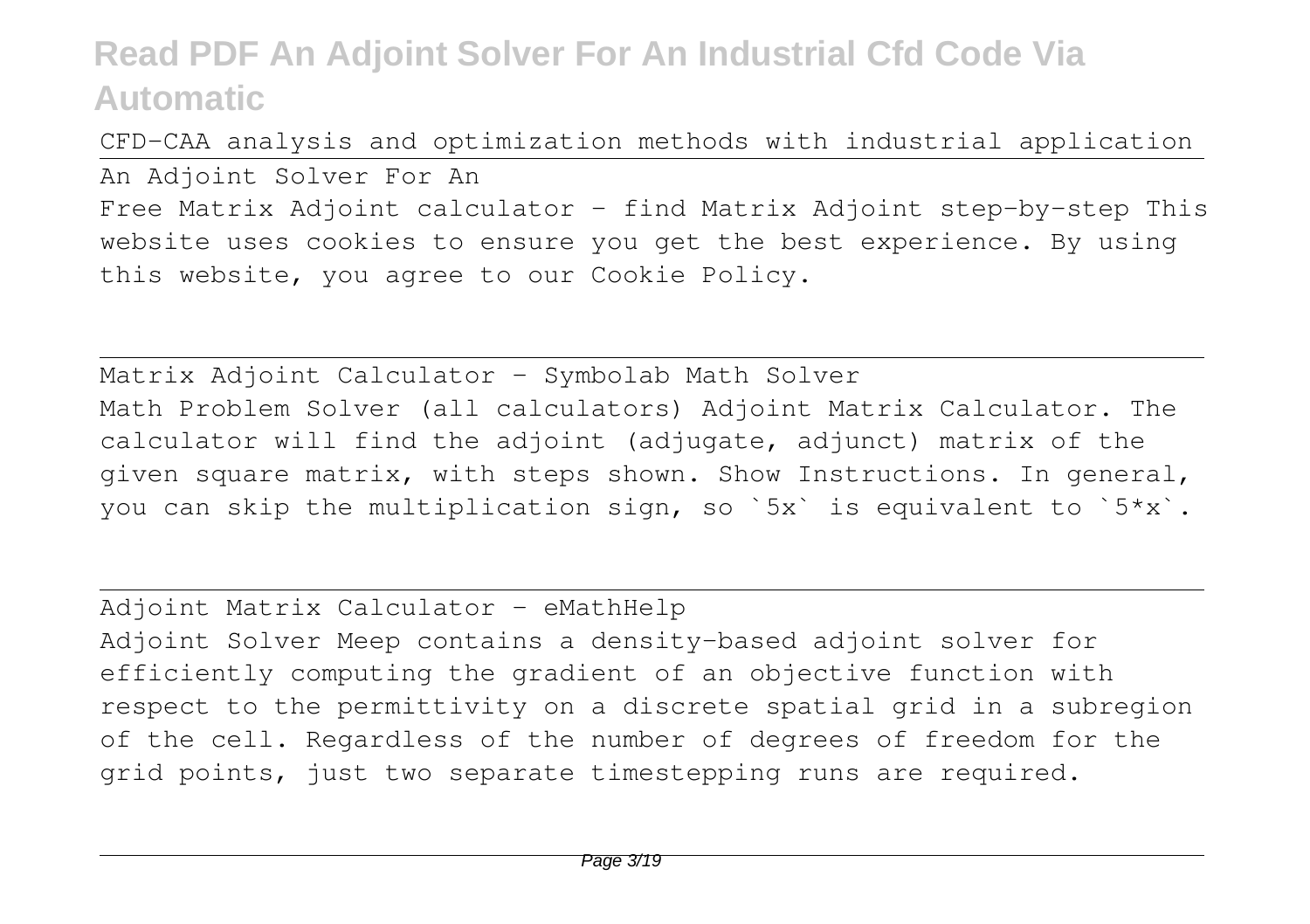Tutorial/Adjoint Solver - MEEP Documentation

This video demonstrates how to use ANSYS Fluent's adjoint solver to optimize the shape of an air duct within a space defined by imported bounding surfaces, i...

ANSYS Fluent: Using the Adjoint Solver to Optimize the ... What is the Adjoint Solver? The Adjoint Solver is a specialized CFD tool that allows the users to obtain detailed sensitivity data for the performance of a fluid dynamic system. Designers can use this sensitivity data to automatically generate get an answer to the question "How and where should I modify my geometry to achieve my design objectives - ie. to reduce drag by 10% and/or increase lift by 10%?".

Shape Optimisation without constraints – How to use the ... Shape optimization can help you find the optimal solution. ANSYS Fluent adjoint solver takes your stated goals and uses them to automatically morph and optimize the geometry. The adjoint solver can optimize the shape of your component and reduce simulation time in many ways, including: Finding the best-performing shape; Automatically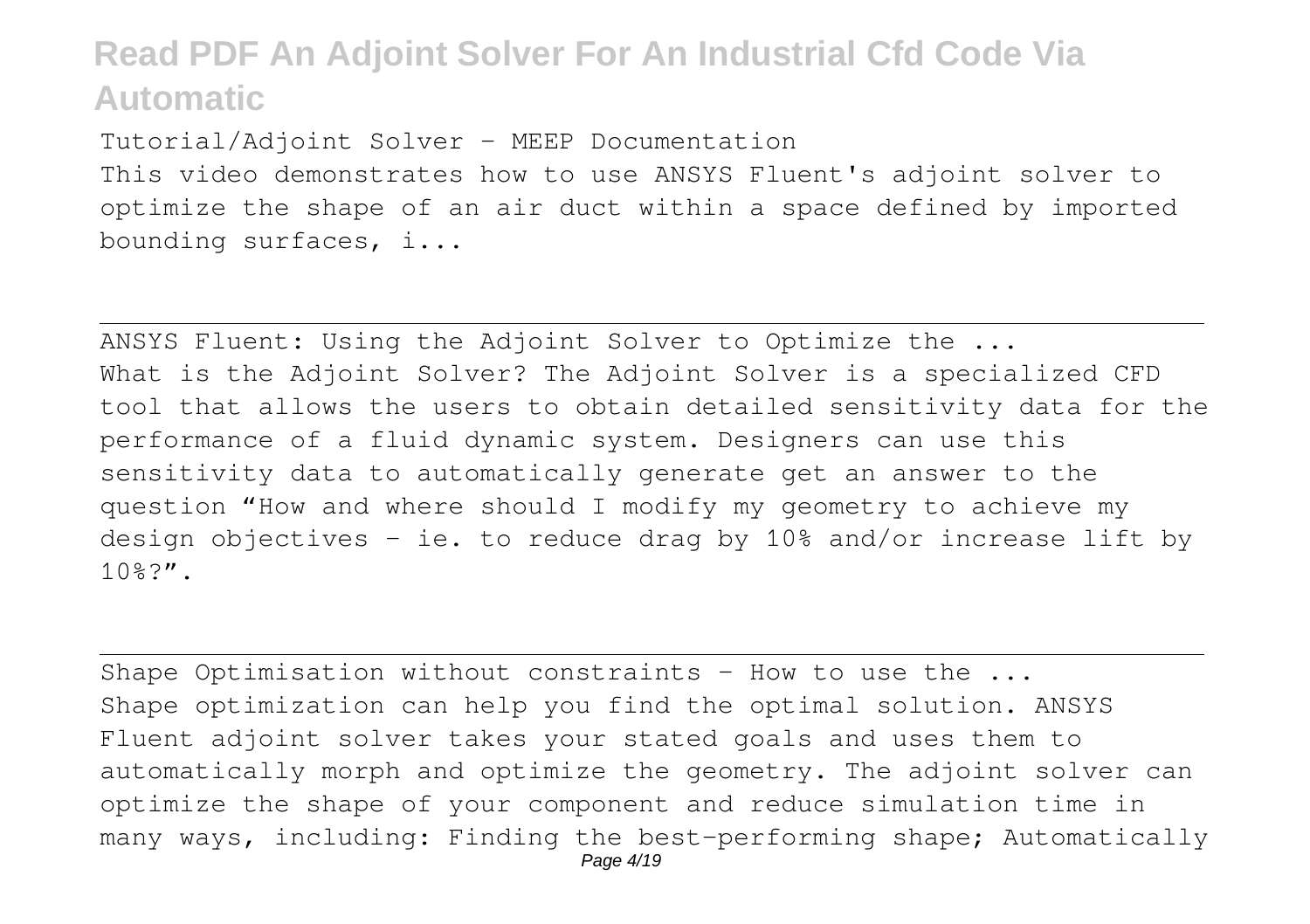morphing the shape

Shape Optimization: Adjoint Methods & Parametric Design ... HELYX-Adjoint is a continuous adjoint CFD solver for topology and shape optimisation developed by ENGYS based on the extensive theoretical work of Dr. Carsten Othmer of Volkswagen AG, Corporate Research. The technology has been extensively proven and validated through productive use in real-life design applications, including: vehicle external aerodynamics, in-cylinder flows, HVAC ducts, turbomachinery components, battery cooling channels, among others.

HELYX Adjoint CFD Optimisation | ENGYS Methods based on solution of adjoint equations are used in wing shape optimization, fluid flow control and uncertainty quantification. For example. d X t = a ( X t ) d t + b ( X t ) d W. {\displaystyle dX  $\{t\}$ =a  $(X_{\_} \{t\})$ dt+b  $(X_{\_} \{t\})$ dW} this is an Itō stochastic differential equation.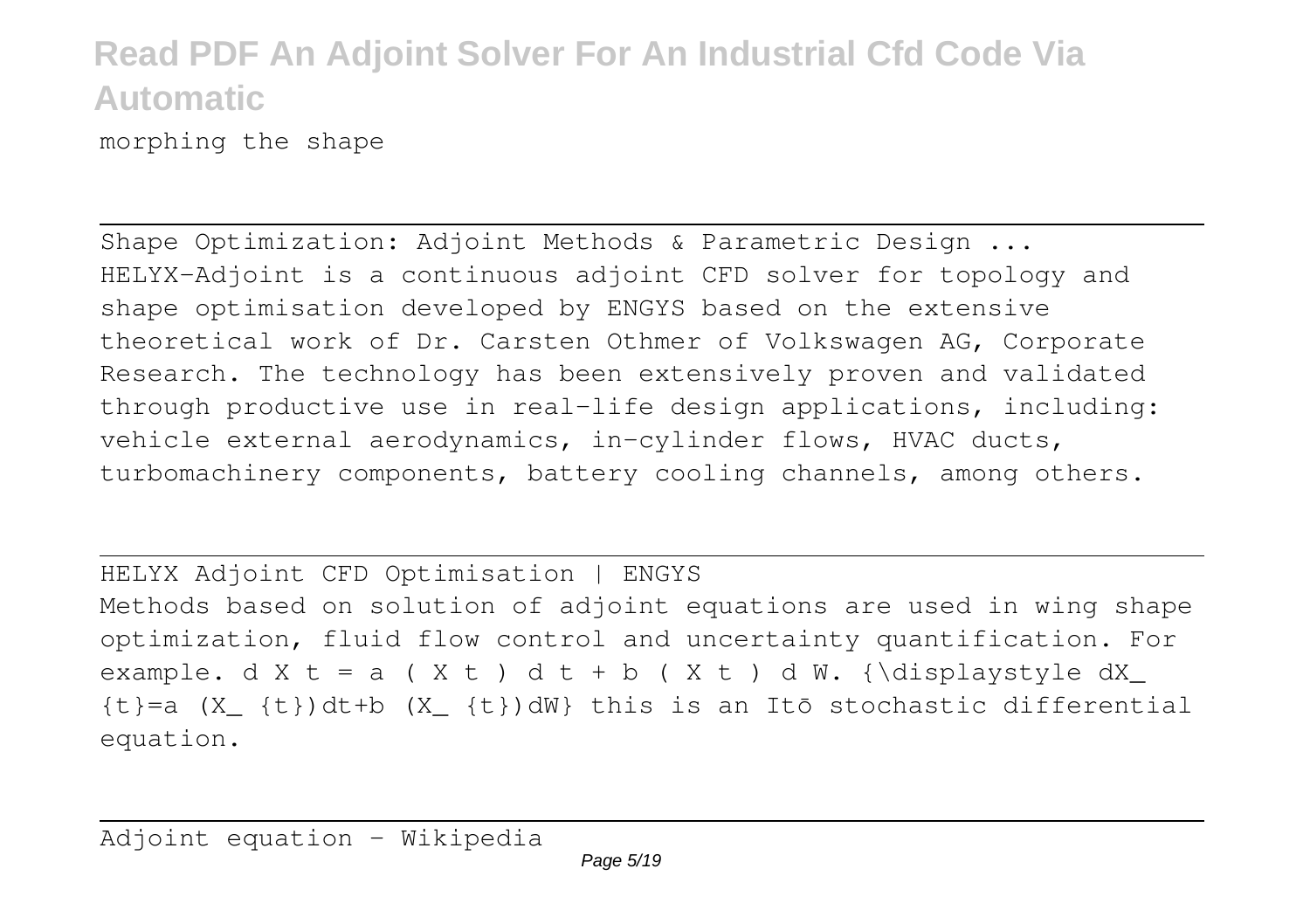An industrial application is presented to show that the Adjoint solver can be used for optimization of a Formula 1 front wing, taking into account the geometrical uncertainties associated with the...

Optimization under Uncertainty using Adjoint Solver and ... Ansys Fluent Adjoint Solver-based Optimization. Companies around the world continuously seek to optimize their products and improve on existing performance. The shape optimization process can often be timeconsuming, requiring substantial manual inputs and multiple design iterations. Adjoint Solver  $-$  a free add-on module available with Ansys Fluent — enables shape optimization in a smart and automatic way with minimal turnaround time.

Ansys Fluent Adjoint Solver-based Optimization | Resource ... Adjoint-solver module for MEEP. Contribute to HomerReid/meep\_adjoint development by creating an account on GitHub.

GitHub - HomerReid/meep adjoint: Adjoint-solver module for ... Stanford University, Stanford, California 94305. DOI: 10.2514/1.29123 Page 6/19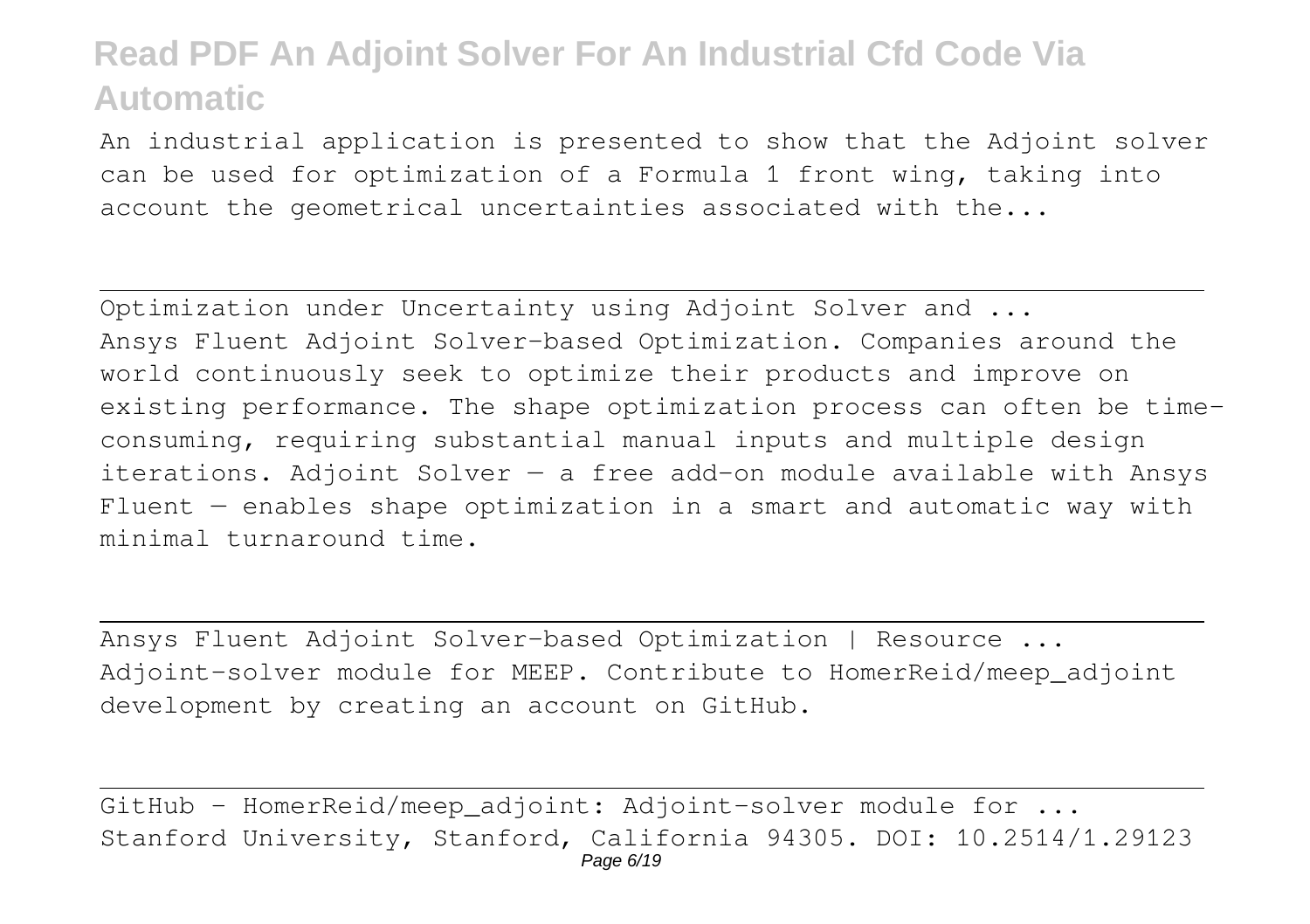An automatic differentiation tool is used to develop the adjoint code for a three-dimensional computational fluid dynamics solver. Rather than using automatic differentiation to differentiate the entire source code of the computationalfluiddynamicssolver,wehaveapplieditsele ctivelytoproducecodethatcomputesthefluxJacobian matrixandtheotherpartia lderivativesthatarenecessarytocomputetotalderivativesusinganadjointmet hod.The ...

ADjoint: An Approach for the Rapid Development of Discrete ... www.rbf-morph.com RBF Morph, an ANSYS Inc. Partner 2014 ANSYS USERS MEETING May 2014 - Milano, Italy Adjoint Key Ideas •An adjoint solver allows to compute the derivatives of an engineering quantity with respect to the positions of all the nodes of the mesh.

How to Boost ANSYS Fluent Adjoint Using RBF Morph Software Adjoint equations produce shape derivative values of a given objective function in a single solve of the adjoint equations. Therefore, the adjoint approach to design and sensitivity analysis represents a significant advantage to other alternative techniques when the number of objective functions is significantly smaller than the number of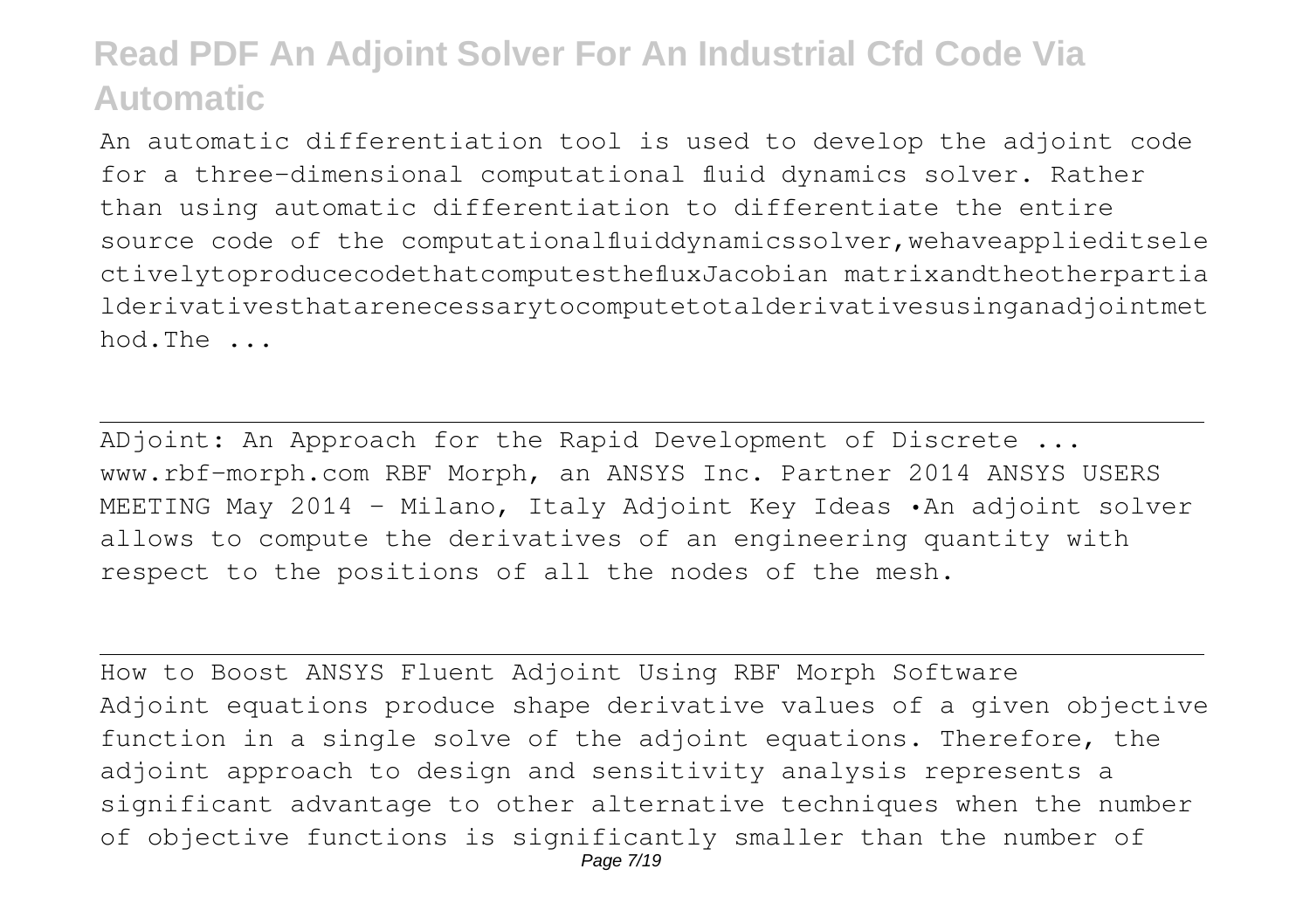independent shape parameters.

Adjoint Solver - Application in External Car Aerodynamics ... The nonlinear eigenvalue problem and its adjoint are solved by an inhouse adjoint Helmholtz solver, based on an axisymmetric finite volume approach. In addition to first-order correction terms of the adjoint formulation, which are often used in literature, second-order terms are also taken into account.

Uncertainty Quantification of Growth Rates of ... covers meep.adjoint,a submodule of the meeppython module that implements an adjoint-based sensitivity solverto facilitate automated design optimization via derivative-based numerical optimizers. The meep.adjointdocumentation is divided into a number of subsections: This overviewpage reviews some basic facts about adjoints and optimizers,

Standard methods for unsteady optimization carry heavy computational Page 8/19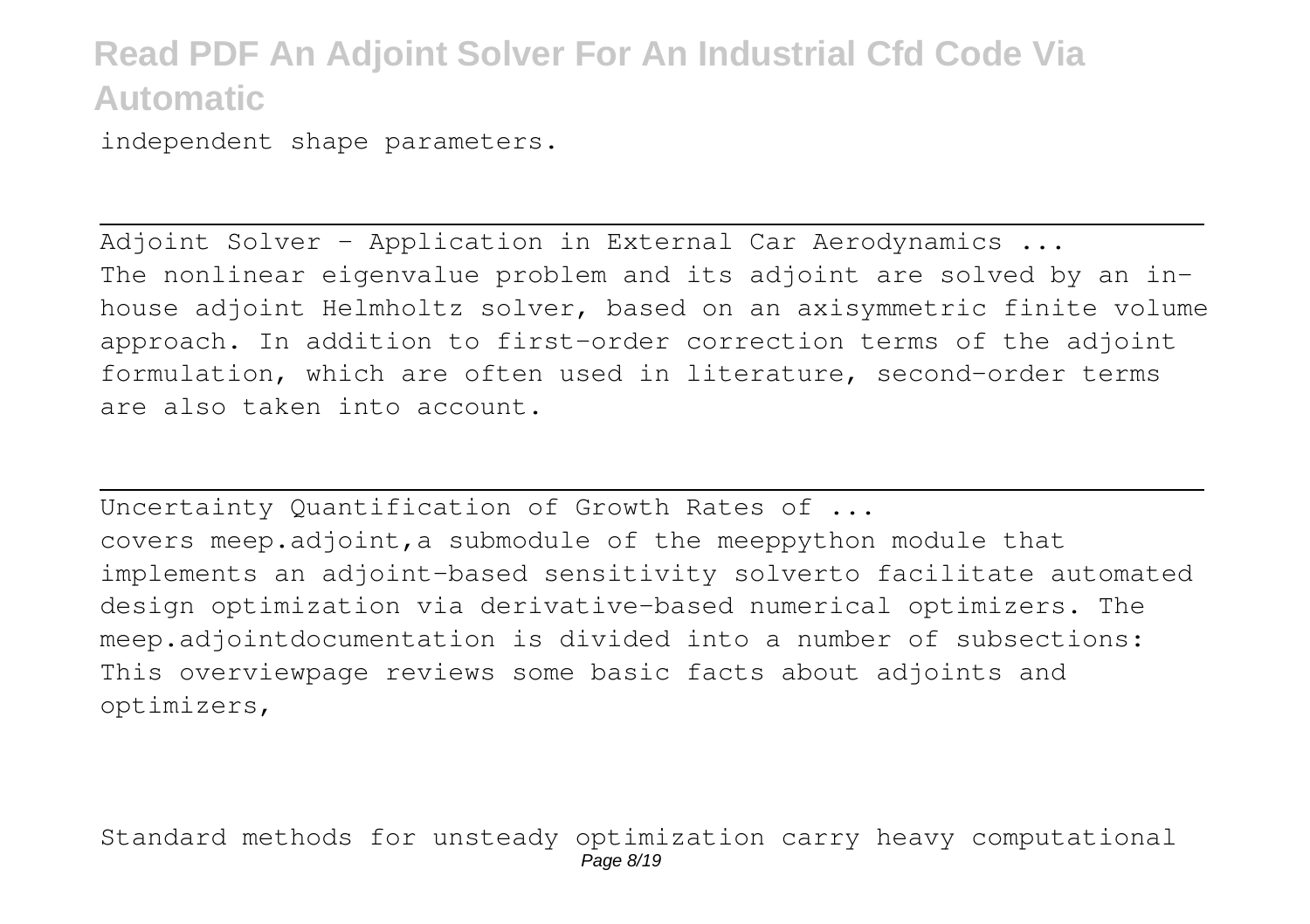costs and large storage requirements, mostly due to the lengthy time integration involved in the unsteady flow simulations. Such difficulties limit its practical application to cases where the time integration is performed over only a smaller segment of the entire period. The result is a loss of accuracy in the representation of the physical model. For certain unsteady flows with periodicity, a dramatic reduction in both compu- tational cost and required storage is realized through implementing the Time Spectral method. Furthermore, by introducing an adjoint-based method as an alternative way of obtaining gradient information, computational cost is further reduced. This combi- nation of Time-Spectral and adjoint-based methodology therefore allows for unsteady optimization within a reasonable time frame while maintaining accuracy. In this dissertation, the Discrete Adjoint method is implemented and applied to unsteady flows with periodicity, in the context of the Time Spectral Method. The acquired adjoint gradient information is fed into an optimizer and truly unsteady optimization work is carried out for the first time on a realistic test case. The devel- opment and implementation of necessary boundary conditions prove crucial for the successful implementation of the Discrete Adjoint method. As a simple test case, the NACA 0012 airfoil is selected for simulation in steady inviscid, unsteady inviscid, steady viscous, and unsteady viscous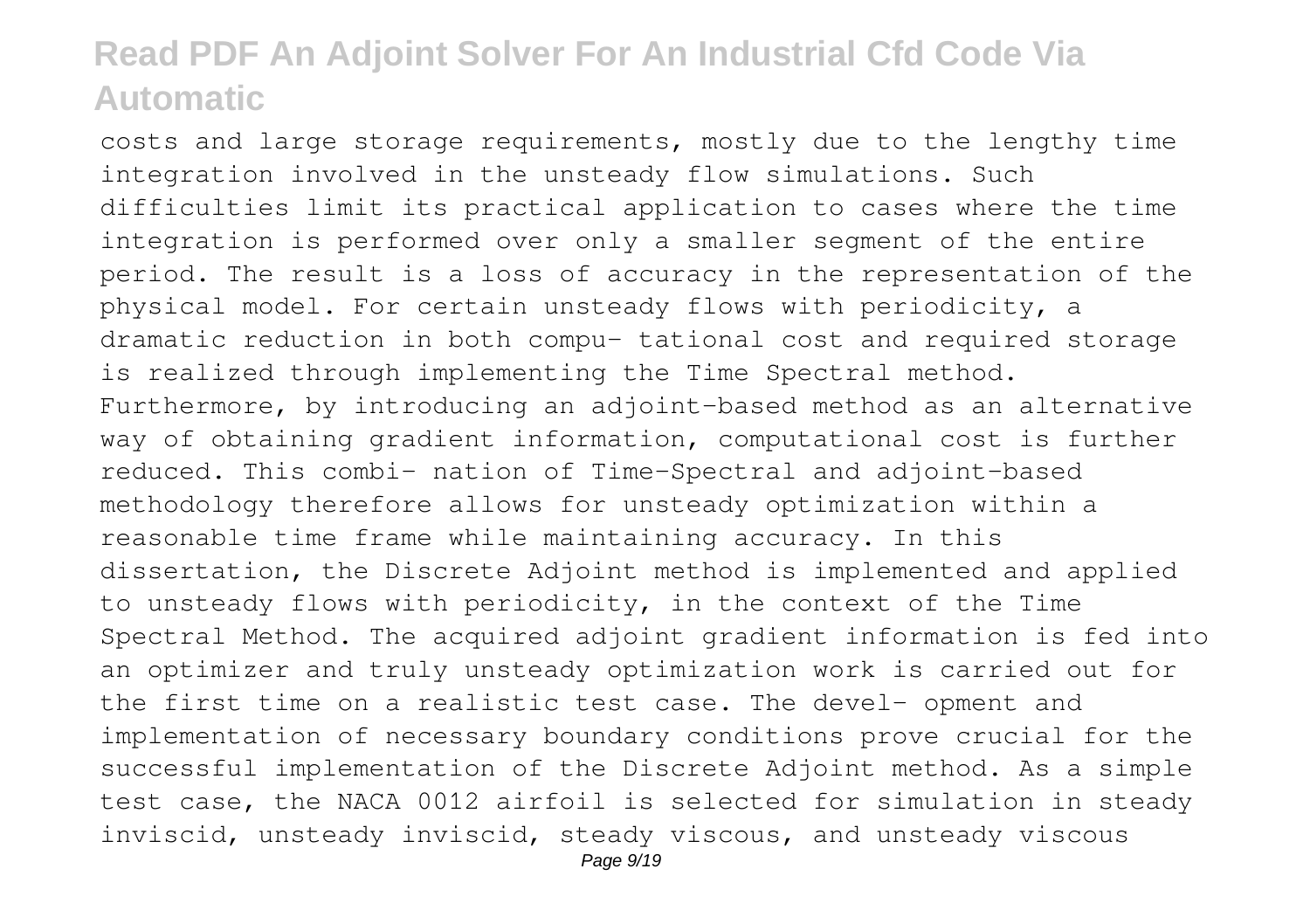flows. In each case, the resulting gradient information obtained from both the adjoint and finite difference method is compared. Upon completion of the airfoil test case, the adjoint-based method is applied to a helicopter blades, UH60, for both steady and unstaedy inviscid flows. The gradient information obtained by the adjoint-based method shows good agreement with the conventional, Finite Difference gradient information. The design methodology was developed for a single processor, however, multi- processor capability is also implemented. In order to accommodate realistic meshes, multi-block capability is added as well. With all of the necessary components implemented, optimization is carried out on the UH60 helicopter blade. The objective function is time-averaged torque over all time instances and the optimized result shows an improvement of 5 % over the current configuration. Stanford University Multi-block (SUmb), while implementing the unsteady Reynolds-Averaged Navier Stokes equations with multi-block and multi-processor algorithms, is the chosen flow solver. PETSc is employed as the adjoint solver. Successful implementation of the Discrete Adjoint method to unsteady fluids with periodicity provides the gradient information more easilty than the traditional finite difference method which is hindered by its heavy computational cost and large stor- age requirements. This research establishes a new optimization methodology which utilizes Discrete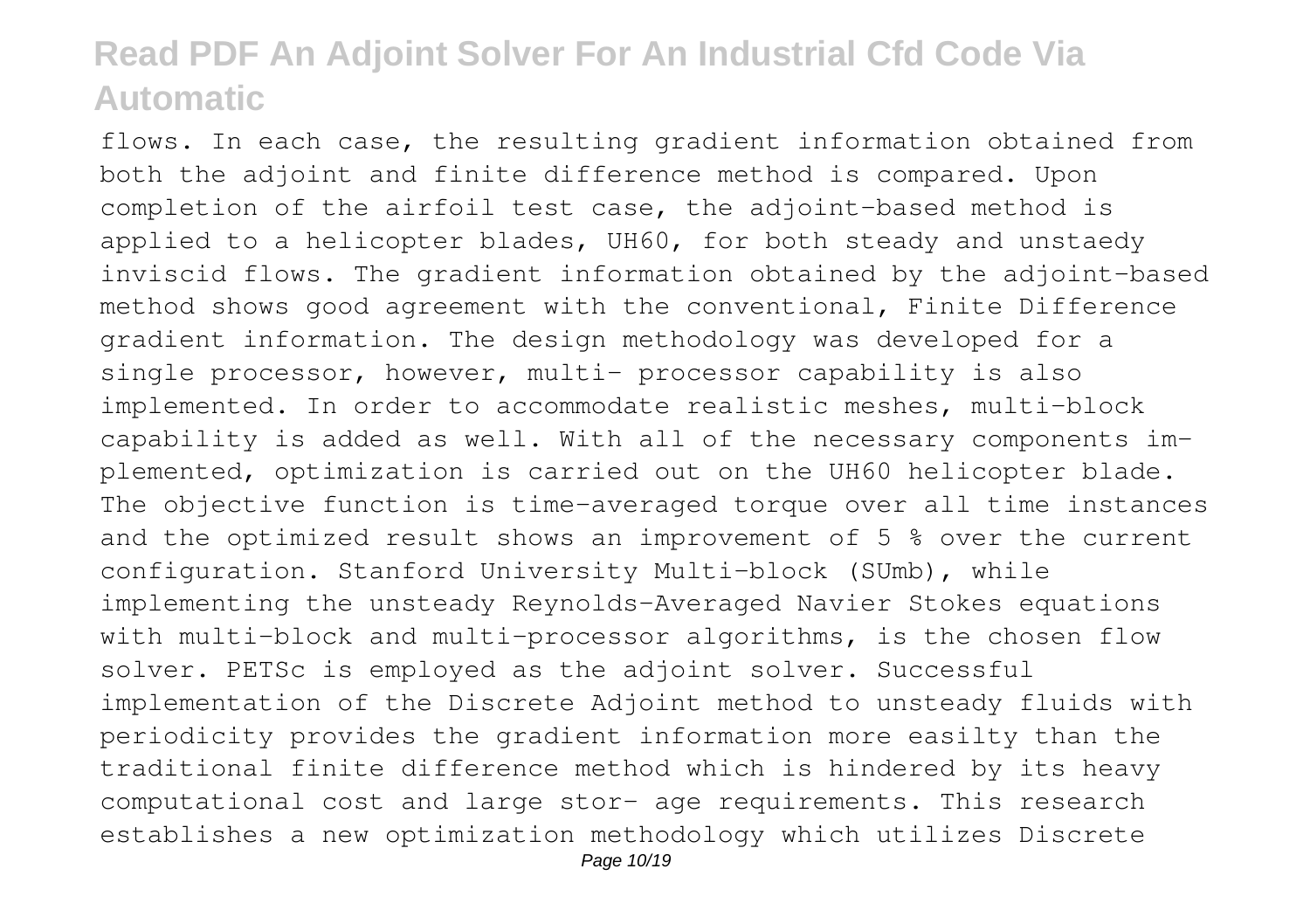Adjoint gradient information derived from flow solutions, obtained using the Time Spectral method.

An aerodynamic shape optimisation capability based on a discrete adjoint solver for Navier- Stokes flows is developed and applied to a Blended Wing-Body future transport aircraft. The optimisation is gradient-based and employs either directly a Sequential Quadratic Programming optimiser or a variable-fidelity optimisation method that combines low- and high-fidelity models. The shape deformations are parameterised using a Bþezier-Bernstein formulation and the structured grid is automatically deformed to represent the design changes. The flow solver at the heart of this optimisation chain is a Reynolds averaged Navier- Stokes code for multiblock structured grids. It uses Osher approximate Riemann solver for accurate shock and boundary layer capturing, an implicit temporal discretisation and the algebraic turbulence model of Baldwin-Lomax. The discrete Navier-Stokes adjoint solver based on this CFD code shares the same implicit formulation but has to calculate accurately the flow Jacobian. This implies a linearisation of the Baldwin-Lomax model. The accuracy of the resulting adjoint solver is verified through comparison with finitedifference. The aerodynamic shape optimisation chain is applied to an aerofoil drag minimisation problem. This serves as a test case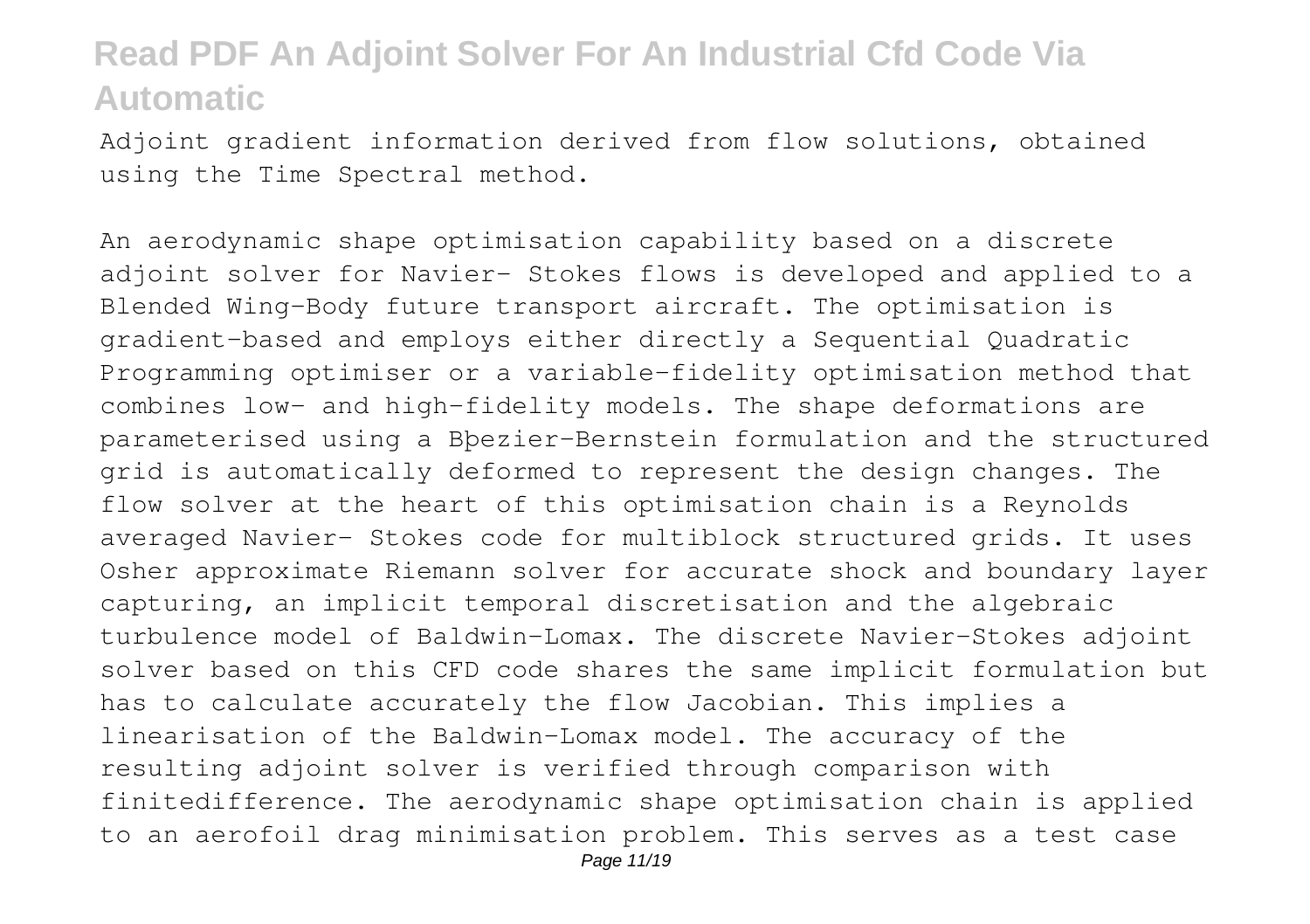to try and reduce computing time by simplifying the fidelity of the model. The simplifications investigated include changing the convergence level of the adjoint solver, reducing the grid size and modifying the physical model of the adjoint solver independently or in the entire optimisation process. A feasible optimiser and the use of a penalty function are also tested. The variable-fidelity method proves to be the most ef- ficient formulation so it is employed for the threedimensional optimisations in addition to parallelisation of the flow and adjoint solvers with OpenMP. A three-dimensional Navier- Stokes optimisation of the ONERA M6 wing is presented. After describing the concept of Blended Wing-Body and.

Abstract: "This work describes the implementation of optimization techniques based on control theory for complex aircraft configurations. Here control theory is employed to derive the adjoint differential equations, the solution of which allows for a drastic reduction in computational costs over previous design methods [13, 12, 43, 38]. In our earlier studies [19, 20, 22, 23, 39, 25, 40, 41, 42] it was shown that this method could be used to devise effective optimization procedures for airfoils, wings and wing-bodies subject to either analytic or arbitrary meshes. Design formulations for both potential flows and flows governed by the Euler equations have been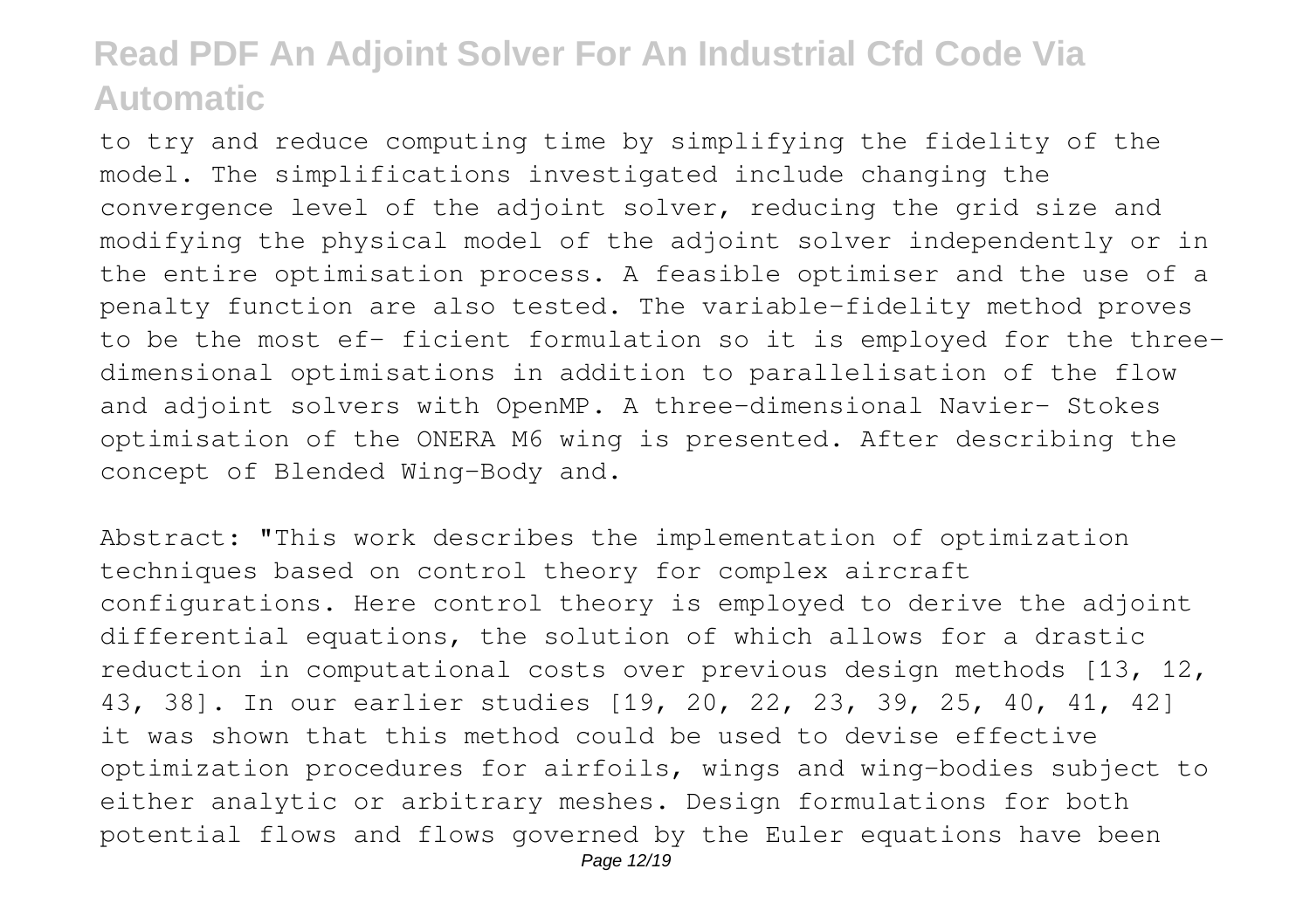demonstrated, showing that such methods can be devised for various governing equations [39, 25]. In our most recent works [40, 42] the method was extended to treat wing-body configurations with a large number of mesh points, verifying that significant computational savings can be gained for practical design problems. In this paper the method is extended for the Euler equations to treat complete aircraft configurations via a new multiblock implementation. New elements include a multiblock-multigrid flow solver, a multiblock-multigrid adjoint solver, and a multiblock mesh perturbation scheme. Two design examples are presented in which the new method is used for the wing redesign of a transonic business jet."

We formulate a generalized optimization problem for a non-linear dynamical system governed by a set of differential equations. The plant under focus is the 2-D Kolmogorov flow, as this flow has inherent turbulence which would give rise to chaos and intermittent bursts in a selected observable. As a first step, an observable with potential extreme events in its time series is selected. In our case, we choose the kinetic energy of the flow field as the observable under study. The next step is to derive the adjoint equations for the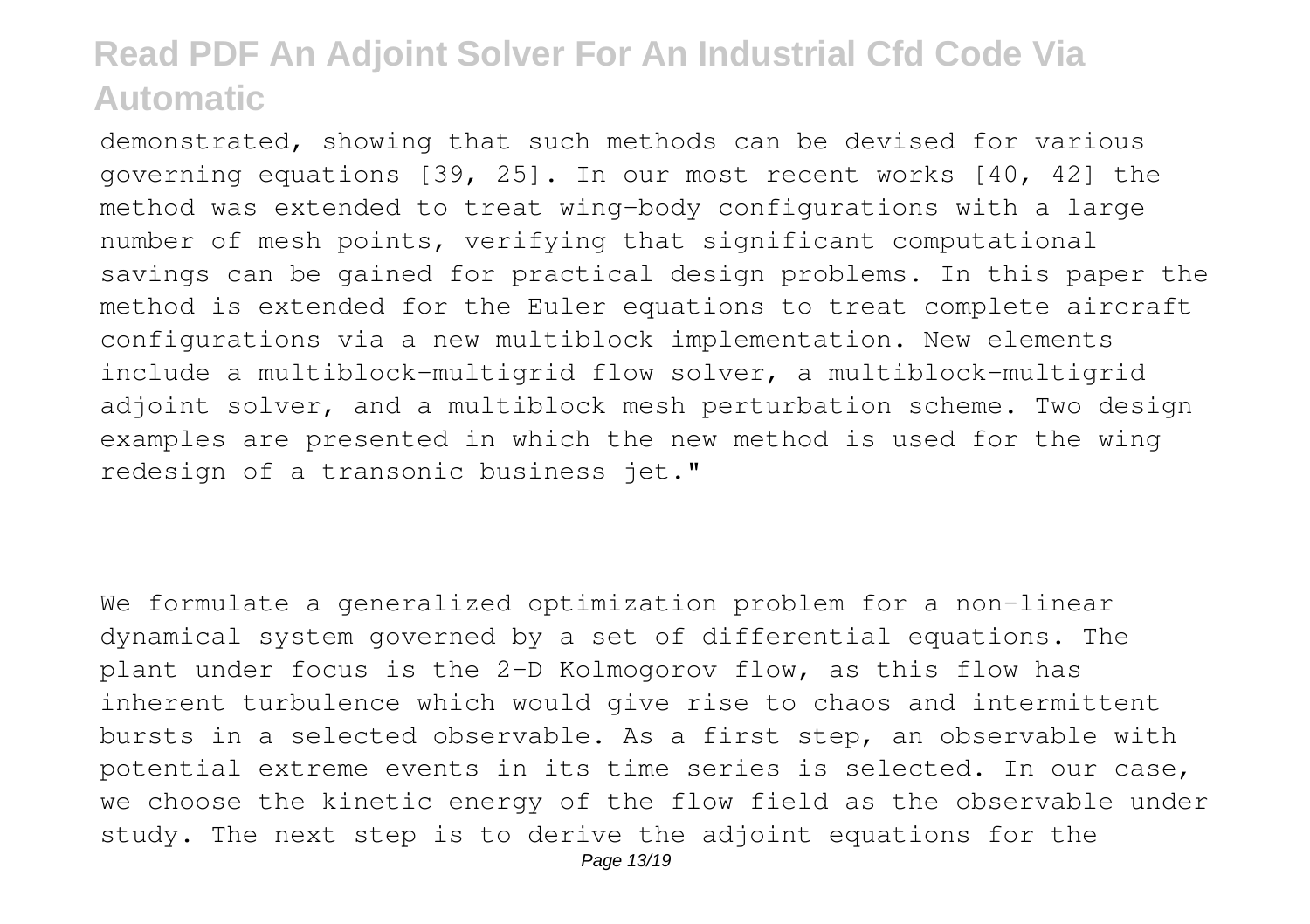kinetic energy that is the quantity of interest with the velocity field as the optimizing variable. This obtained velocity field forms the precursor for extreme events in the kinetic energy. The prediction capabilities for this precursor are then explored in more detail. The goal is to select the precursor such that it predicts the extreme events in a given time horizon which can generate warning signals effectively. We also present a coupled flow solver in Nek5000 and adjoint solver in MATLAB, the latter can be applied to any dynamical system to study the extreme events and obtain the relevant precursor. In a consecutive section, the results for extreme events in the kinetic energy and the lift coefficient for the flow over a 2-D airfoil are presented. As part of future work, the implementation and application of the solver for the flow past the airfoil and over a 3-D Ahmed body are proposed.

In this thesis, mesh adaptation using continuous adjoint is tested on two-dimensional Euler equations. Both the flow solver and the adjoint solver are implemented with the high order spectral difference (SD) method. Both h and p adaptation are studied. The test cases include a half-cylinder in subsonic flow and a NACA 0012 airfoil in subsonic and transonic flows. It is found that h-refinement is more suitable for flow discontinuities while p-refinement offers a better performance in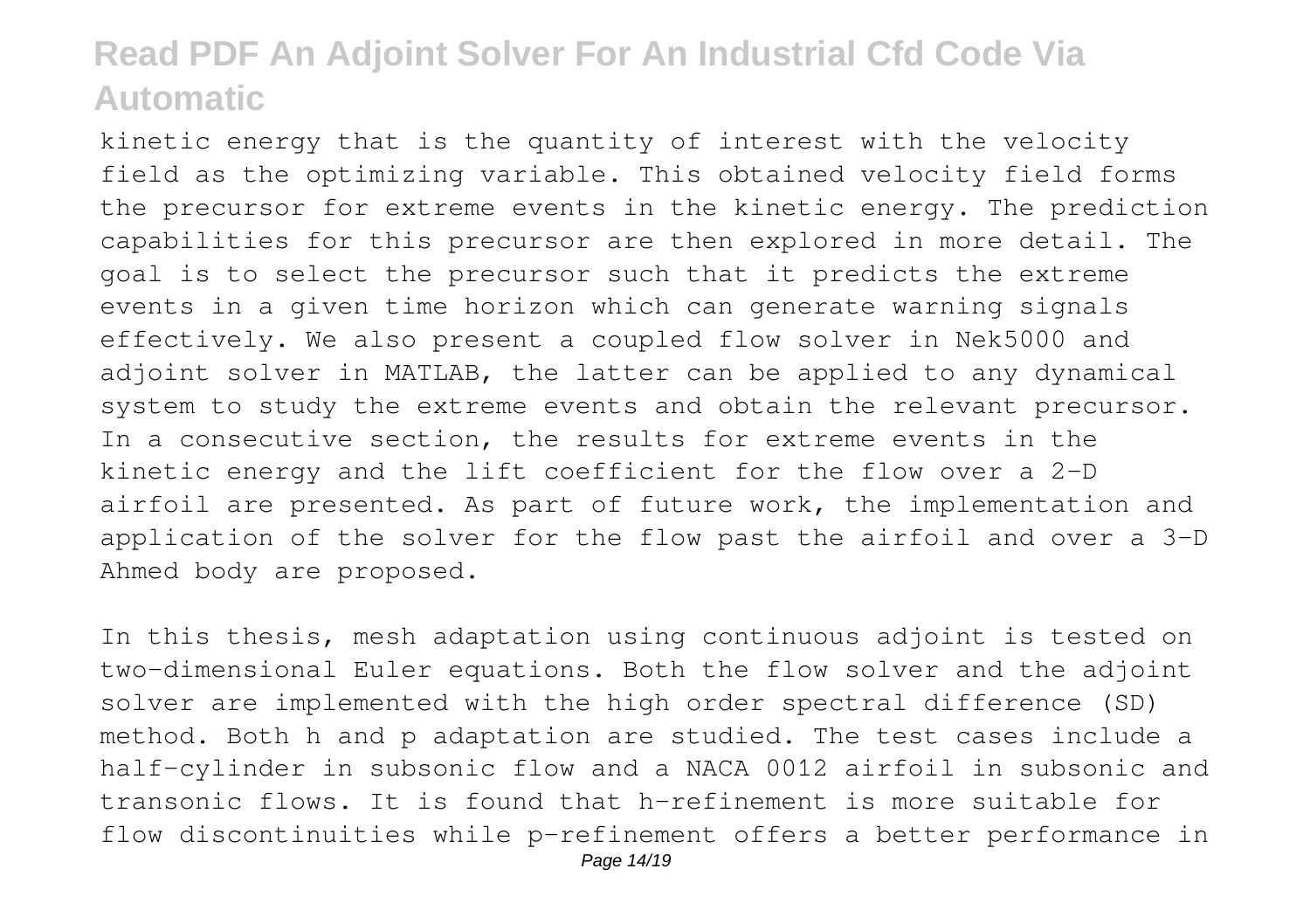smooth flows. Both adaptation methods lead to a faster functional convergence than uniformly h or p refined meshes. In addition, the adapted meshes show similar patterns as those arrived at using the discrete adjoint method. Comparisons between different adjoint target output functionals are also made.

"This work proposes a framework for fully-automatic gradient-based constrained aerodynamic shape optimization in a multistage turbomachinery environment. A turbomachinery solver which solves the Reynolds-averaged Navier-Stokes (RANS) equations to a steady-state in both rotating and stationary domains is developed. Characteristicbased inlet and outlet boundary conditions are imposed, while adjacent rotor and stator rows are coupled by mixing-plane interfaces. To allow for an efficient but accurate gradient calculation, the turbomachinery RANS solver is adjointed at a discrete level. The systematic approach for the development of the discrete adjoint solver is discussed. Special emphasis is put on the development of the turbomachinery specific features of the adjoint solver, i.e. on the derivation of flow-consistent adjoint inlet and outlet boundary conditions and, to allow for a concurrent rotor-stator optimization and stage coupling, on the development of an exact adjoint counterpart to the nonreflective, conservative mixing-plane formulation used in the flow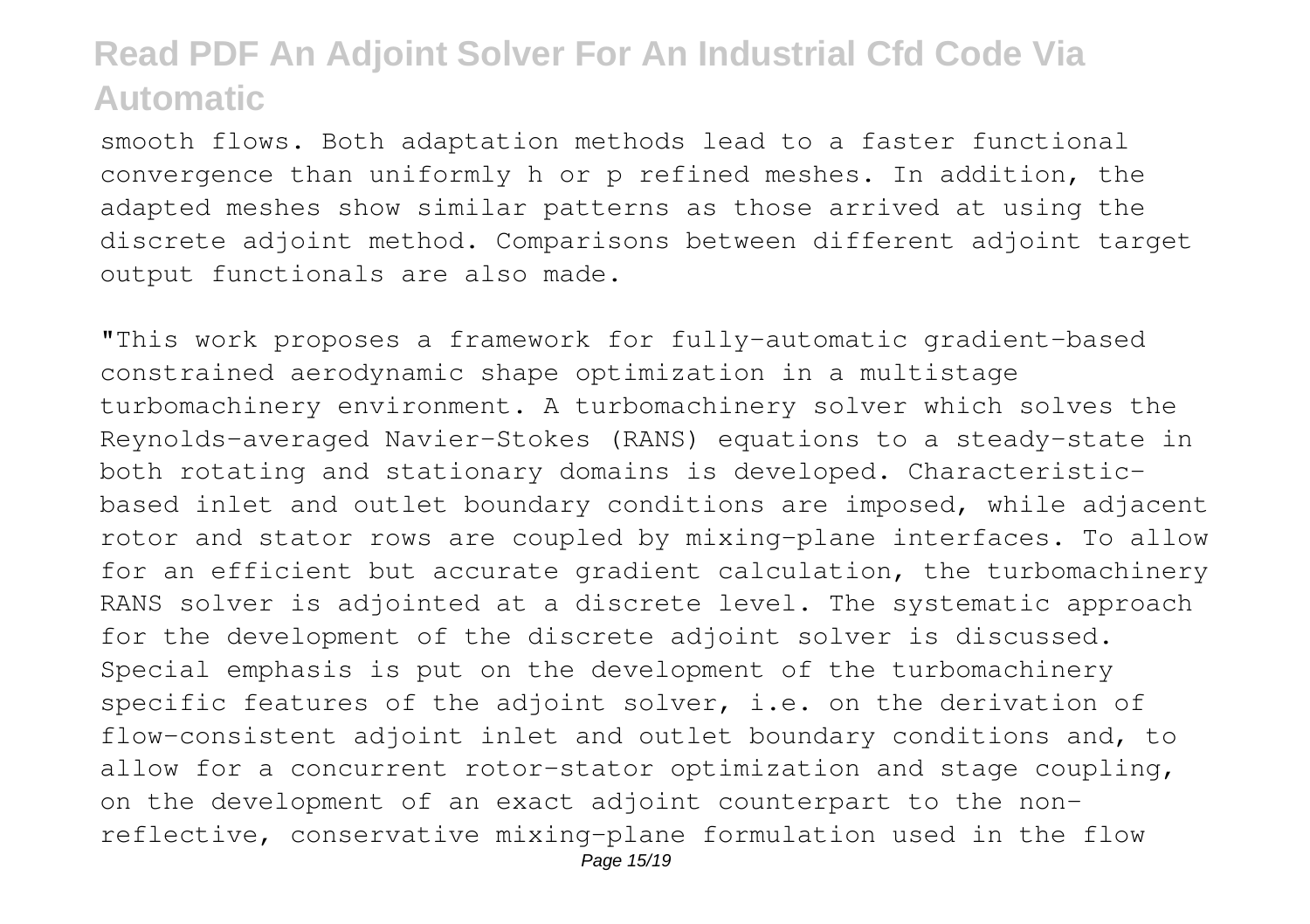solver. The adjoint solver is validated by comparing its sensitivities with finite-difference gradients obtained from the flow solver. A parallelized, automatic grid perturbation scheme utilizing radial basis functions, which is accurate and robust as well as able to handle complex multi-block grid configurations, is employed to calculate the gradient from the adjoint solution. A sequential quadratic programming algorithm is utilized to determine an improved blade shape based on the gradient information. The functionality of the proposed optimization method is demonstrated by the redesign of two different transonic compressor configurations. The design objective is to maximize the isentropic efficiency while constraining the mass flow rate and the total pressure ratio. The influence of the constraints on the design problem is investigated by comparing the results with those of an unconstrained optimization." --

The Second-Order Adjoint Sensitivity Analysis Methodology generalizes the First-Order Theory presented in the author's previous books published by CRC Press. This breakthrough has many applications in sensitivity and uncertainty analysis, optimization, data assimilation, model calibration, and reducing uncertainties in model predictions.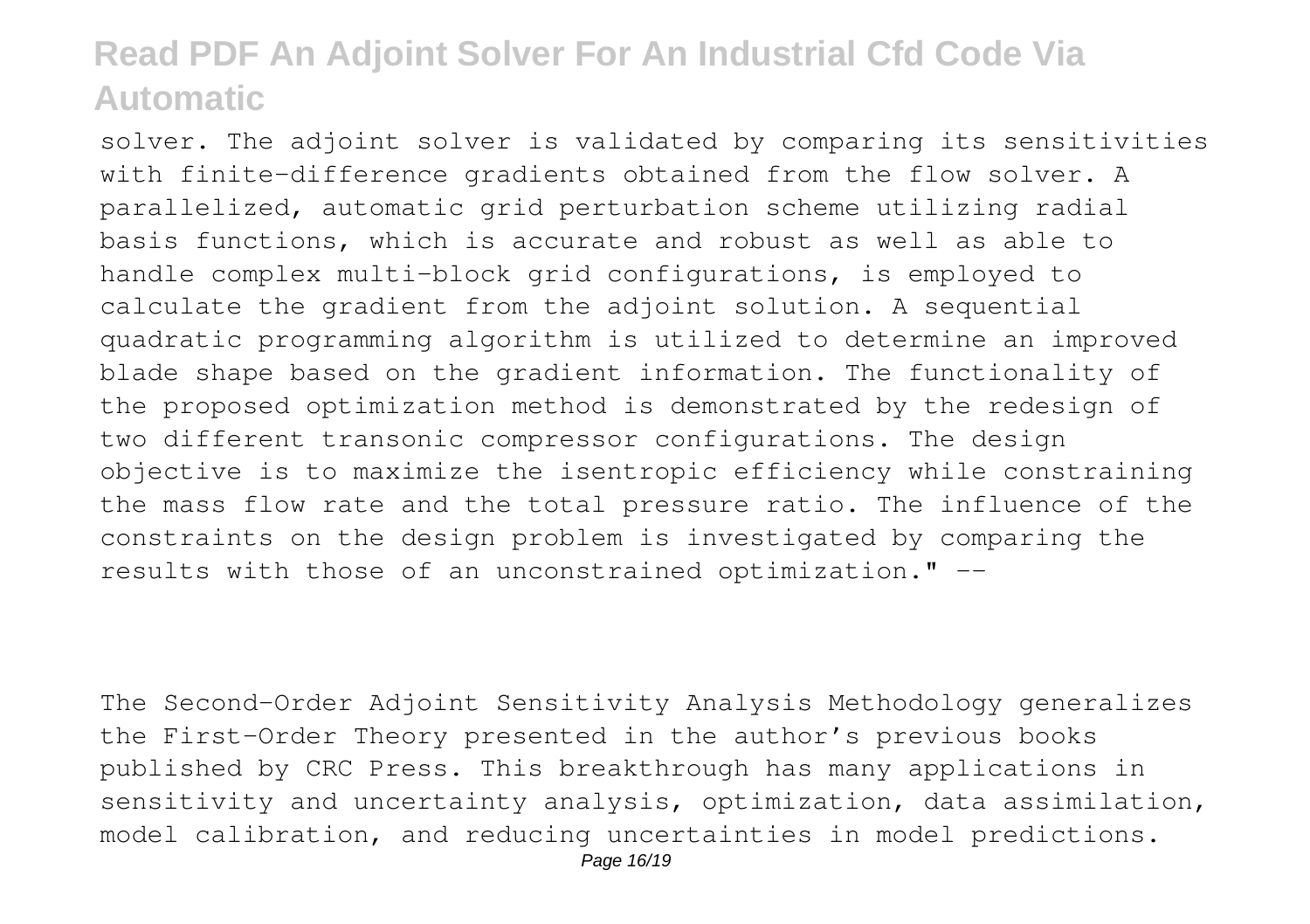The book has many illustrative examples that will help readers understand the complexity of the subject and will enable them to apply this methodology to problems in their own fields. Highlights: • Covers a wide range of needs, from graduate students to advanced researchers • Provides a text positioned to be the primary reference for highorder sensitivity and uncertainty analysis • Applies to all fields involving numerical modeling, optimization, quantification of sensitivities in direct and inverse problems in the presence of uncertainties. About the Author: Dan Gabriel Cacuci is a South Carolina SmartState Endowed Chair Professor and the Director of the Center for Nuclear Science and Energy, Department of Mechanical Engineering at the University of South Carolina. He has a Ph.D. in Applied Physics, Mechanical and Nuclear Engineering from Columbia University. He is also the recipient of many awards including four honorary doctorates, the Ernest Orlando Lawrence Memorial award from the U.S. Dept. of Energy and the Arthur Holly Compton, Eugene P. Wigner and the Glenn Seaborg Awards from the American Nuclear Society.

With the rapid growth of aircraft traffic and the new modes of transport such as Urban Air Mobility systems crowding the air space, aircraft noise is no longer a mere design constraint but an important factor to design and optimize for. Reducing aircraft noise however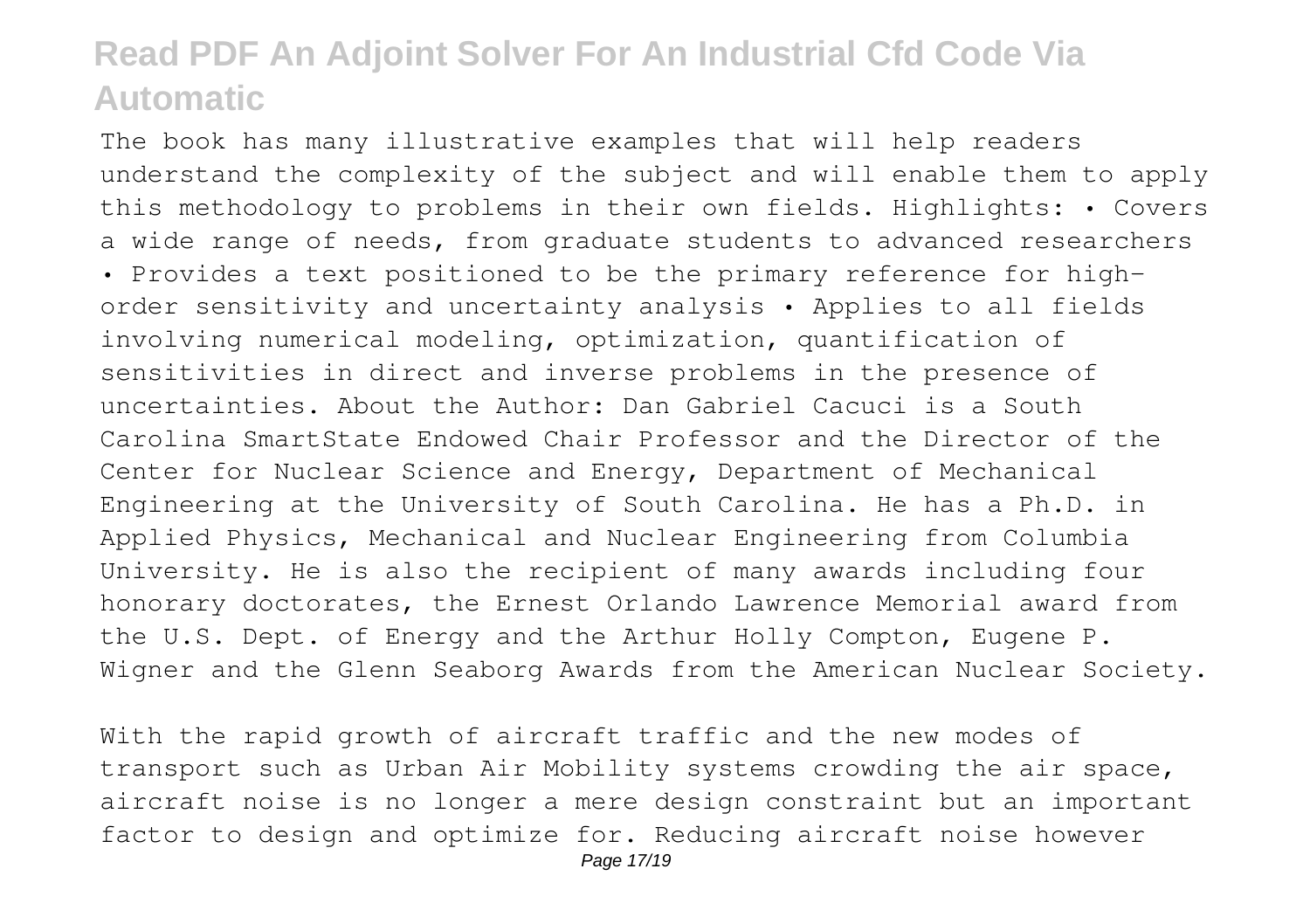requires efficient coupling of simulation tools with design methods to be able to meet the stringent future aircraft noise requirements that allow for sustainable growth. Gradient-based design optimization based on adjoint method for sensitivity analysis offers a feasible design approach. Adjoint methods based on steady state physics have been widely in practice in industrial applications mainly for aerodynamic optimization so far. However, extending this approach to aeroacoustic optimization is not straightforward and not a common practice in industrial settings due the requirement of unsteady adjoint solutions that is prohibitively expensive. This dissertation presents temporal and spatial coarsening techniques for the computation of low-cost unsteady adjoints to obtain sensitivities for aeroacoustic shape optimization. The effects of the coarsening techniques on the accuracy of the gradients are analyzed by using different levels of temporal and spatial coarsening using multiple two dimensional and three dimensional test cases. Computational cost savings as well as reduction of memory storage requirements up to 10% of the base adjoint solutions are presented while maintaining reasonable accuracy in the gradients driving the optimization for these test cases. Finally, an extension to the temporal coarsening technique is proposed with nonuniform time stepping of adjoint solver based on the local flow truncation error estimates of the flow solver. The proposed extension